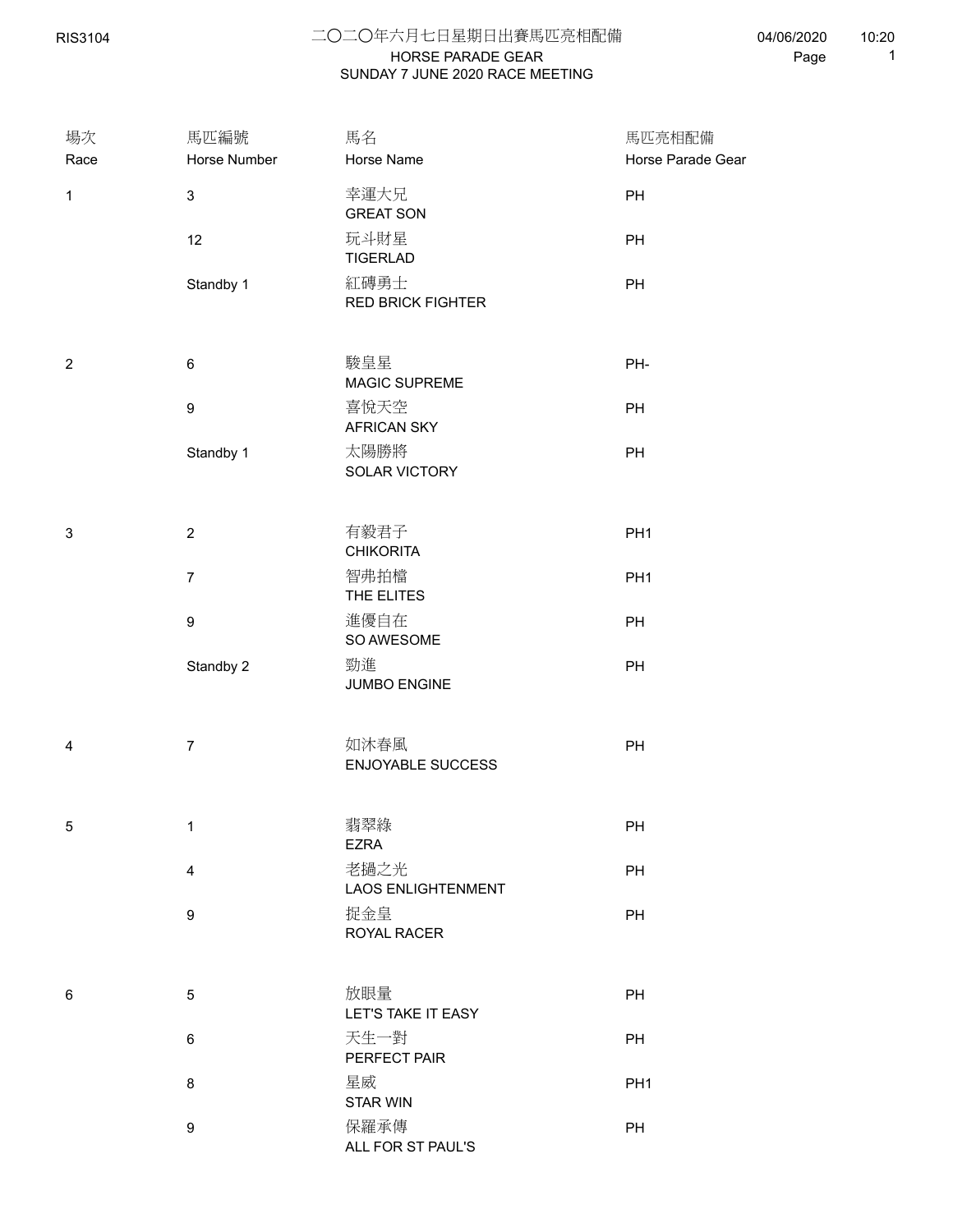RIS3104

## HORSE PARADE GEAR 二○二○年六月七日星期日出賽馬匹亮相配備 SUNDAY 7 JUNE 2020 RACE MEETING

| 場次             | 馬匹編號               | 馬名                                   | 馬匹亮相配備                  |  |
|----------------|--------------------|--------------------------------------|-------------------------|--|
| Race<br>6      | Horse Number<br>10 | Horse Name<br>愛添勝<br><b>EPTIWINS</b> | Horse Parade Gear<br>PH |  |
|                | 12                 | 是必飛飛<br>SPEED FAY FAY                | PH                      |  |
| $\overline{7}$ | $\mathbf{1}$       | 大雷暴<br><b>STORM WARNINGS</b>         | PH <sub>1</sub>         |  |
|                | $\mathbf{3}$       | 歐洲福星<br><b>TOTAL EXCESS</b>          | PH <sub>1</sub>         |  |
|                | $\,6\,$            | 醒臣<br><b>CZARSON</b>                 | PH <sub>1</sub>         |  |
| 8              | $\mathbf{1}$       | 馬友冠<br>LOBO'S LEGEND                 | PH                      |  |
|                | $\sqrt{5}$         | 喜佳龍<br><b>GUY DRAGON</b>             | PH                      |  |
|                | $\overline{7}$     | 美麗甜心<br><b>HELLO BEAUTY</b>          | PH                      |  |
|                | Standby 2          | 電玩時代<br><b>GAMEPLAYER TIMES</b>      | PH                      |  |
| 9              | $\overline{7}$     | 軍威振<br>MORE THAN A HORSE             | PH                      |  |
|                | 12                 | 大自然<br>NATURAL WINNER                | PH                      |  |
|                | 13                 | 運時來<br><b>REYNOLDS</b>               | PH                      |  |
|                | 14                 | 博愛友威<br>DECISIVE ACTION              | PH                      |  |
| 10             | $\mathsf 3$        | 聰明導彈<br><b>INVINCIBLE MISSILE</b>    | PH                      |  |
|                | $\boldsymbol{9}$   | 志在四方<br>UNCLE STEVE                  | PH                      |  |
|                | 12                 | 春花秋月<br>DAN CONTROL                  | PH                      |  |
|                | 13                 | 得勝駒<br>EASY GO EASY WIN              | PH                      |  |
|                | Standby 1          | 不羈的風<br><b>MONICA</b>                | PH                      |  |
|                | Standby 2          | 將耀<br>STAR PERFORMANCE               | PH                      |  |